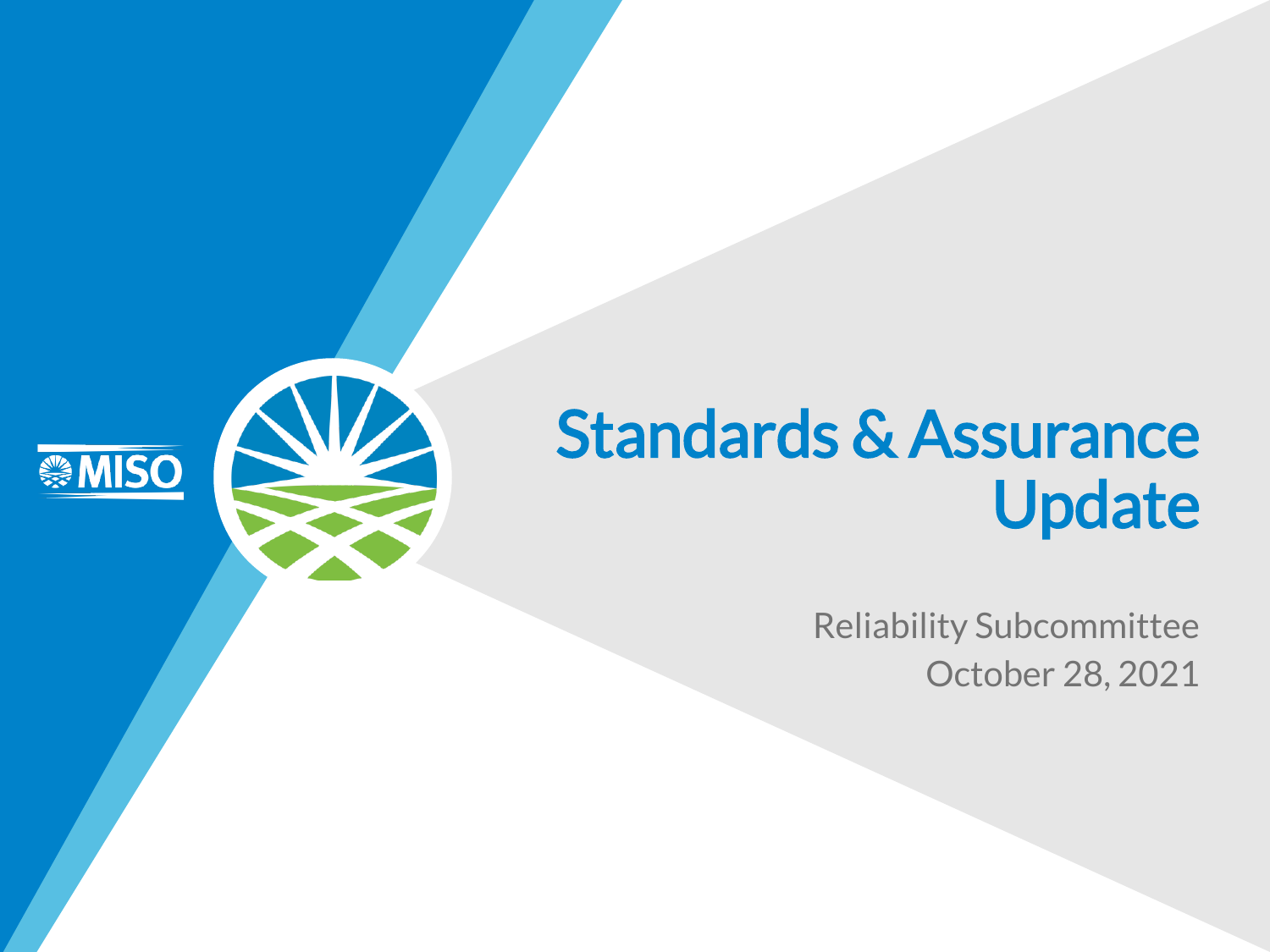### Purpose & Key **Takeaways**

### Purpose: Report on FERC, NERC and NAESB activities

Key Takeaways:

- Current FERC, NERC and NAESB activities
- Upcoming conferences and webinars

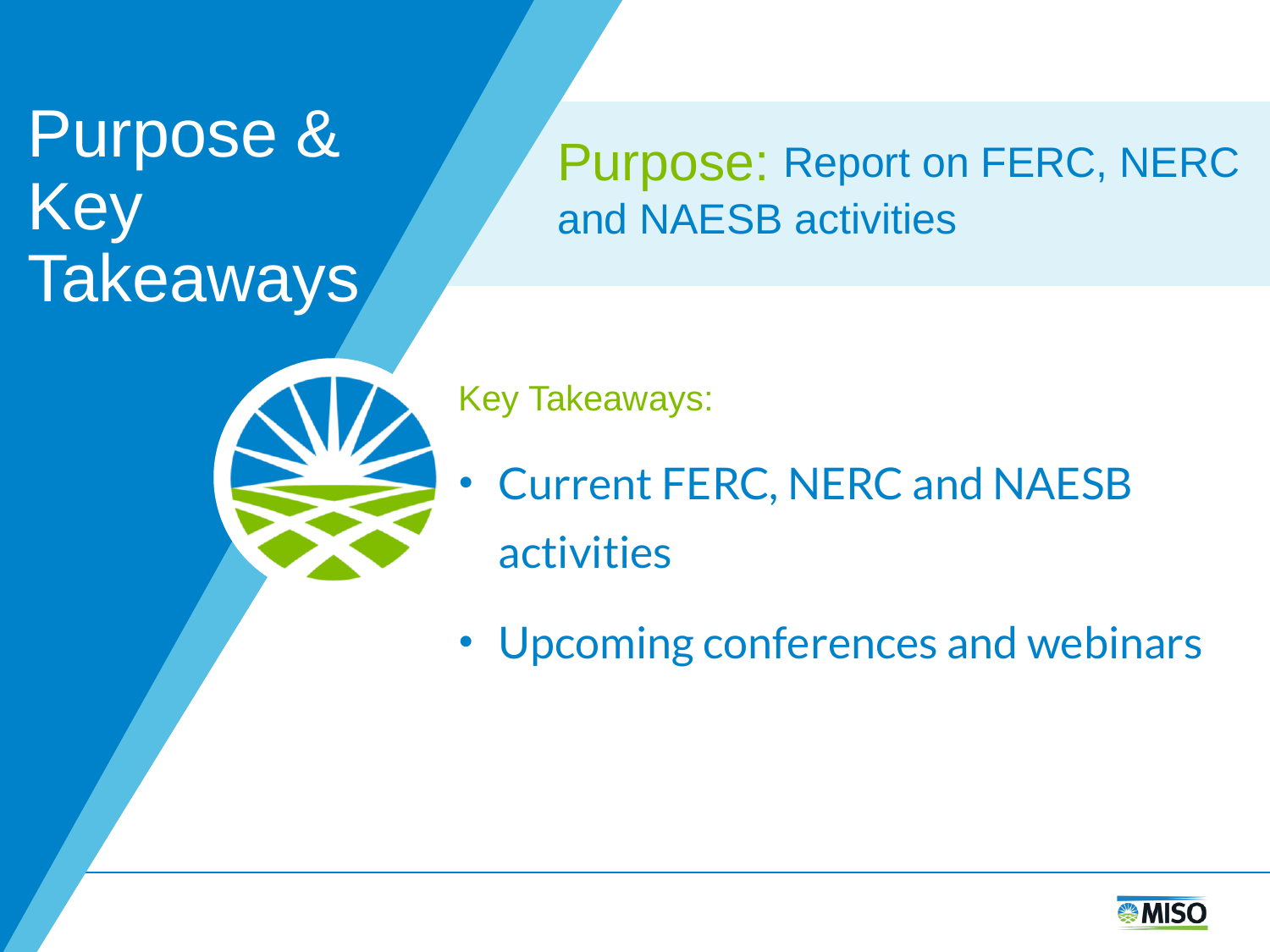# Current FERC Activities

### • Cold Weather

• Final Findings & Recommendations Presentation expected in November

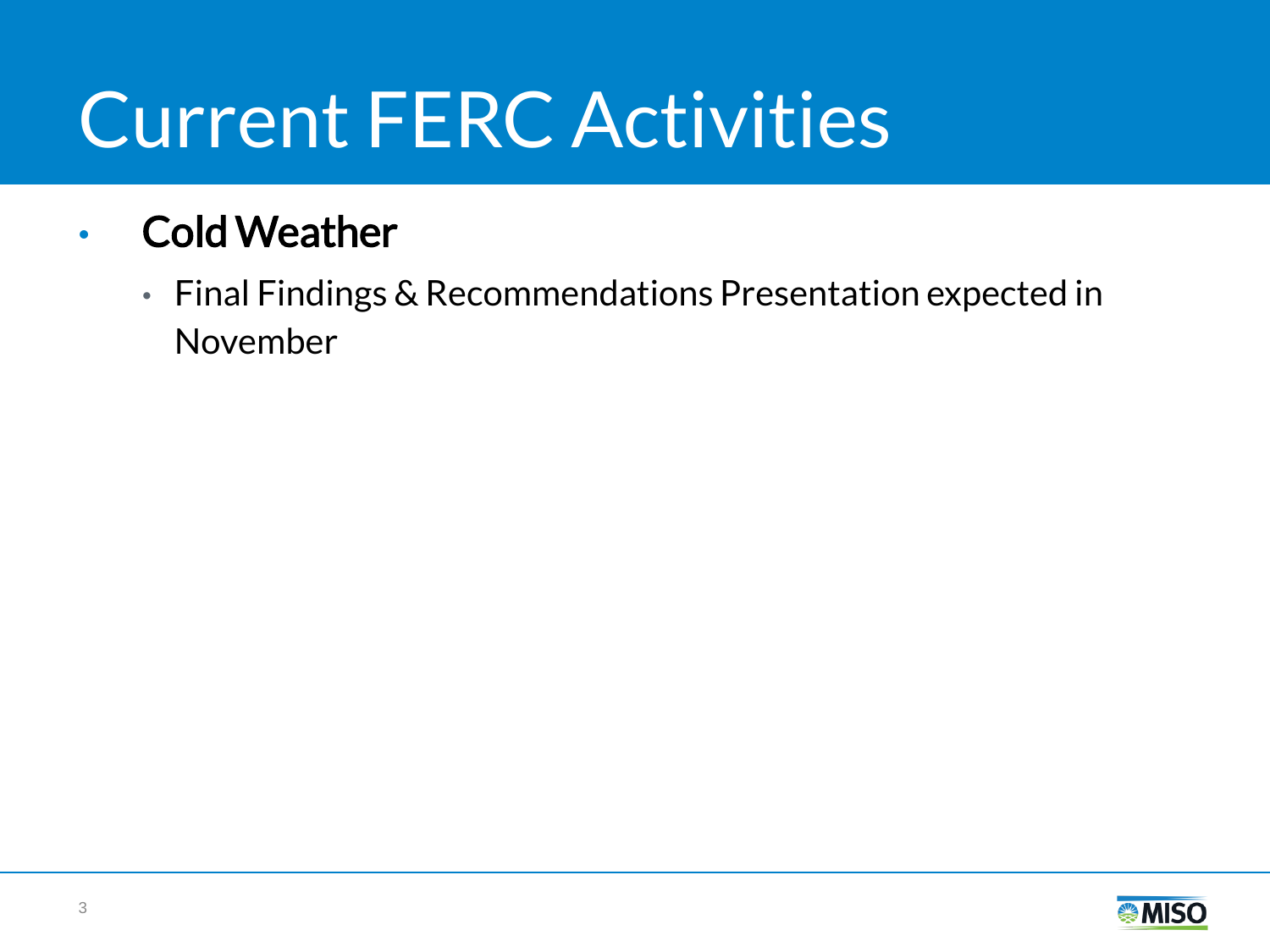# Current NERC Activities

• Standards posted for Comment and/or Ballot

| <b>Droject</b><br><b>VICCL</b> | <b>Start Date</b> | <b>Date</b> |
|--------------------------------|-------------------|-------------|
| $- -$                          | $- -$             | $- -$       |

• Other items posted for Comment

| <b>Project</b>                                                                                                      | Start Date   End Date |          |
|---------------------------------------------------------------------------------------------------------------------|-----------------------|----------|
| Draft Reliability Guideline: DER Forecasting Practices and<br>Relationship to DER Modeling for BPS Planning Studies | 10/06/21              | 11/20/21 |
| Adocco Dicturbance Donort                                                                                           |                       |          |

- Odessa Disturbance Report
	- Report Issued September 2021

### • 2022 ERO CMEP IP

• Implementation Plan released ([link\)](https://www.nerc.com/pa/comp/CAOneStopShop/ERO%20CMEP%20Implementation%20Plan%20v1.0%20-%202022.pdf)

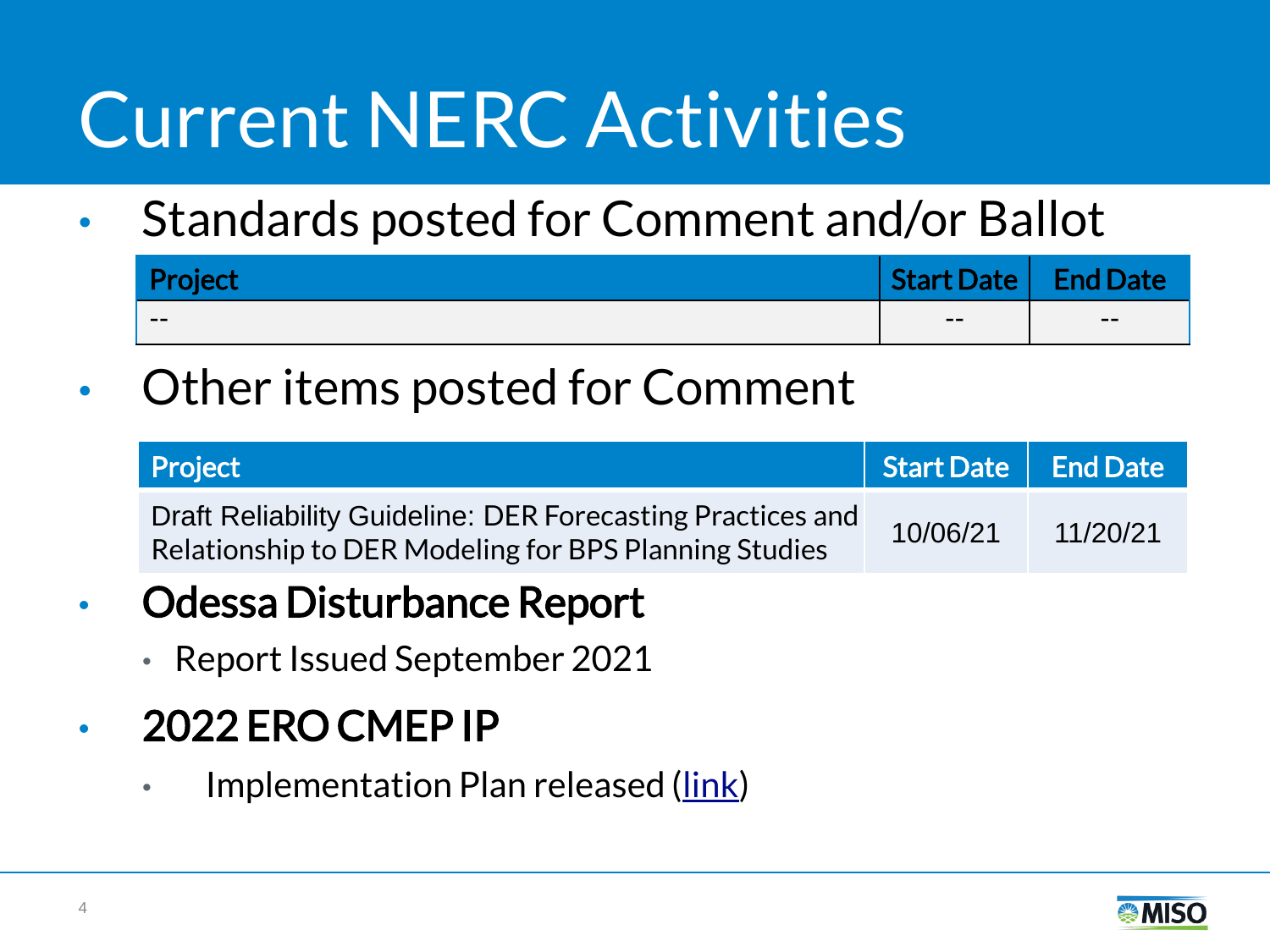### Current NAESB Activities

- Wholesale Electric Standards (WEQ)
	- V3.2 effective October 27th, 2021
		- OASIS Functionality

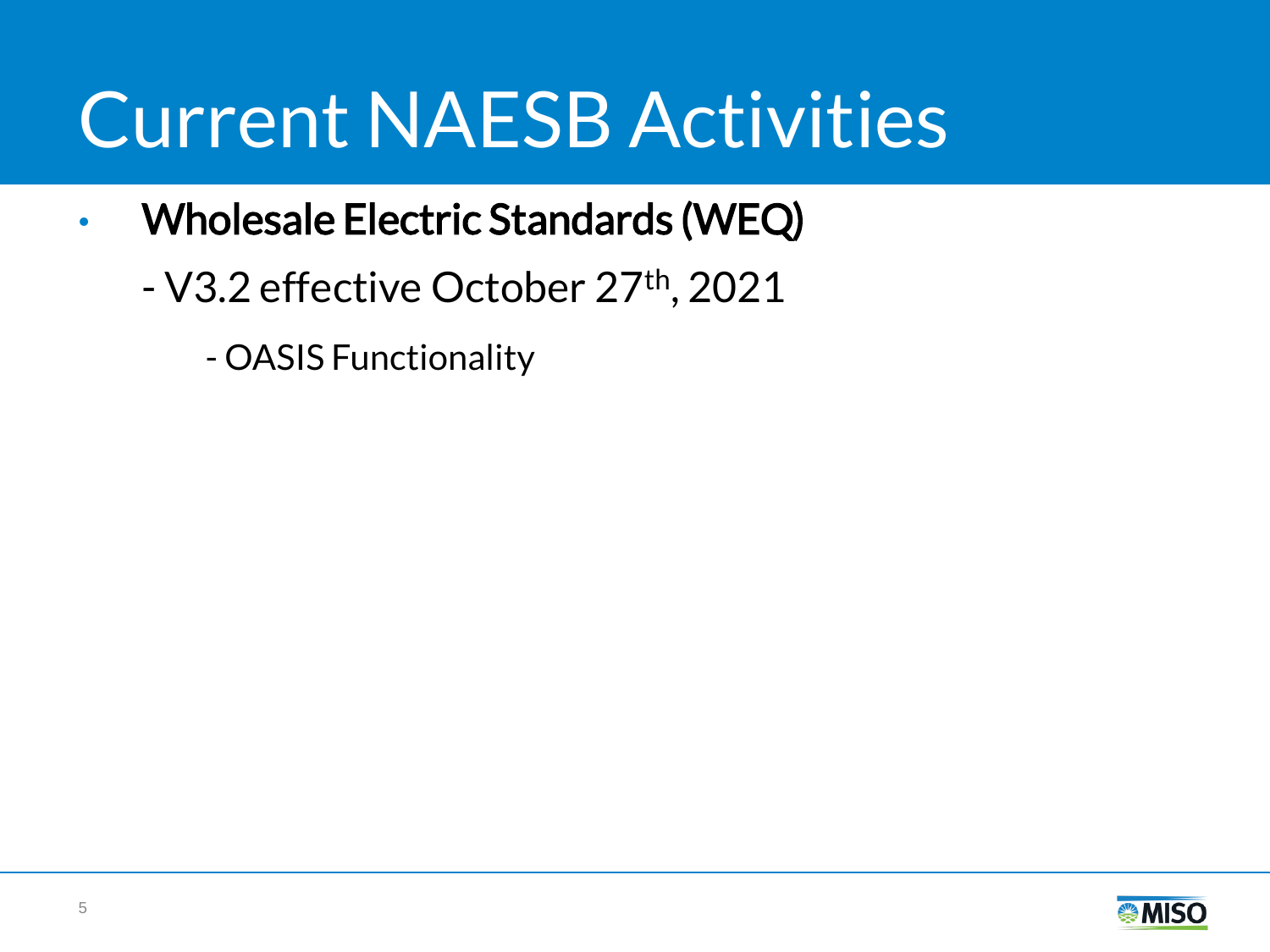# Upcoming Enforcement Dates

#### January 1, 2022

- PRC-012-2 Remedial Action Schemes (Requirement R9)
- TPL-007-4 Transmission System Planned Performance for Geomagnetic Disturbance Events (Requirements R6, 6.1-6.4 and R10, 10.1-10.4)

July 1, 2022

- CIP-012-1 Communications between Control Centers
- PRC-002-2 Disturbance Monitoring and Reporting Requirements (100% compliance for Requirements R2-R4, R6-R11)

#### October 1, 2022

- CIP-005-7 Electronic Security Perimeter(s)
- CIP-010-4 Configuration Change Management and Vulnerability Assessments
- CIP-013-2 Supply Chain Risk Management
- PRC-024-3 Frequency and Voltage Protection Settings for Generating Resources

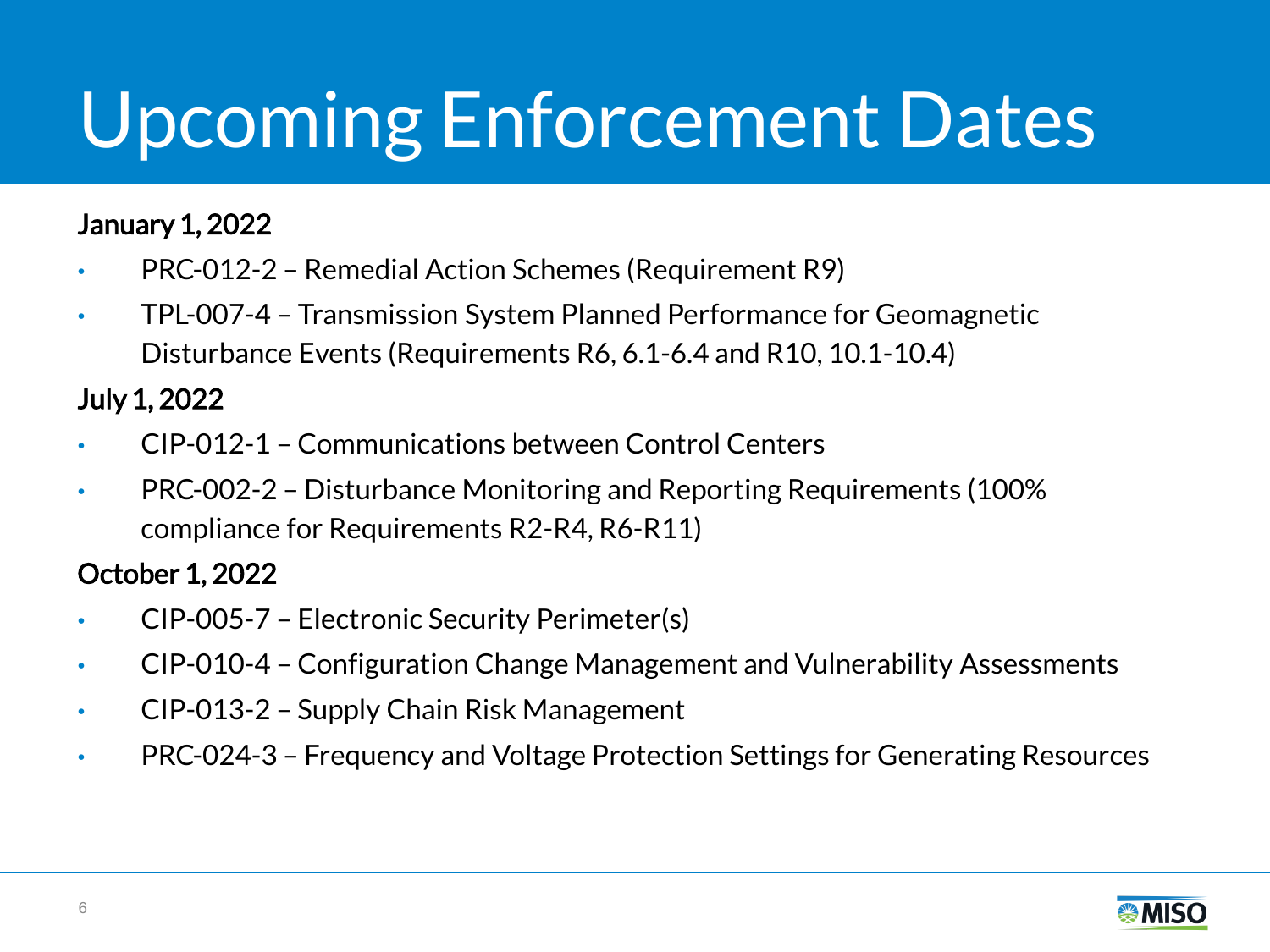# Upcoming Conferences

#### **NERC Monitoring and Situational Awareness Technical Conference**

• Session 3 – Technique and Workforce Challenges – October 28 | [Register](https://nerc.webex.com/mw3300/mywebex/default.do?nomenu=true&siteurl=nerc&service=6&rnd=0.026994097724233113&main_url=https%3A%2F%2Fnerc.webex.com%2Fec3300%2Feventcenter%2Fevent%2FeventAction.do%3FtheAction%3Ddetail%26%26%26EMK%3D4832534b00000005f4343e33d74467be3ac267affd5cd23b5b346fd724c068a9ca9b4e902c9604a8%26siteurl%3Dnerc%26confViewID%3D203551085972955422%26encryptTicket%3DSDJTSwAAAAWsvZUWx7Vx9ClMTf8zkMRf8eD4uxBRzXgtOLDJccPFVQ2%26)

#### **NERC Distributed Energy Resource Modeling Capabilities in Simulation Tools Webinar**

• October 28 | [Register](https://nerc.webex.com/nerc/onstage/g.php?MTID=efa7a5172f1db5936309f5c3a792f6b1b)

#### **2021 EPRI-NERC\_NATF Planning and Modeling Webinar**

• November 3-4 | [Day 1 Registration](https://natf.webex.com/natf/onstage/g.php?MTID=e7030a81e7f391b14bbbc31b6993ec56f) | [Day 2 Registration](https://natf.webex.com/natf/onstage/g.php?MTID=e8fc9d25141af5eccd54f2f7257b4ee56)

#### **Odessa Disturbance Report Webinar**

• November 5 | [Register](https://nerc.webex.com/nerc/onstage/g.php?MTID=e0c41501ce3c01883a405e71b7953e6c1)

#### **FERC and ERO Enterprise Real-time Assessments Webinar**

• December 8 | [Register](https://nerc.webex.com/nerc/onstage/g.php?MTID=eaa88e67e799e9e08568758f74fe1c00b)

#### **GridEx**

• November 16-17 | [Information](https://www.nerc.com/pa/CI/ESISAC/Pages/GridEx.aspx)